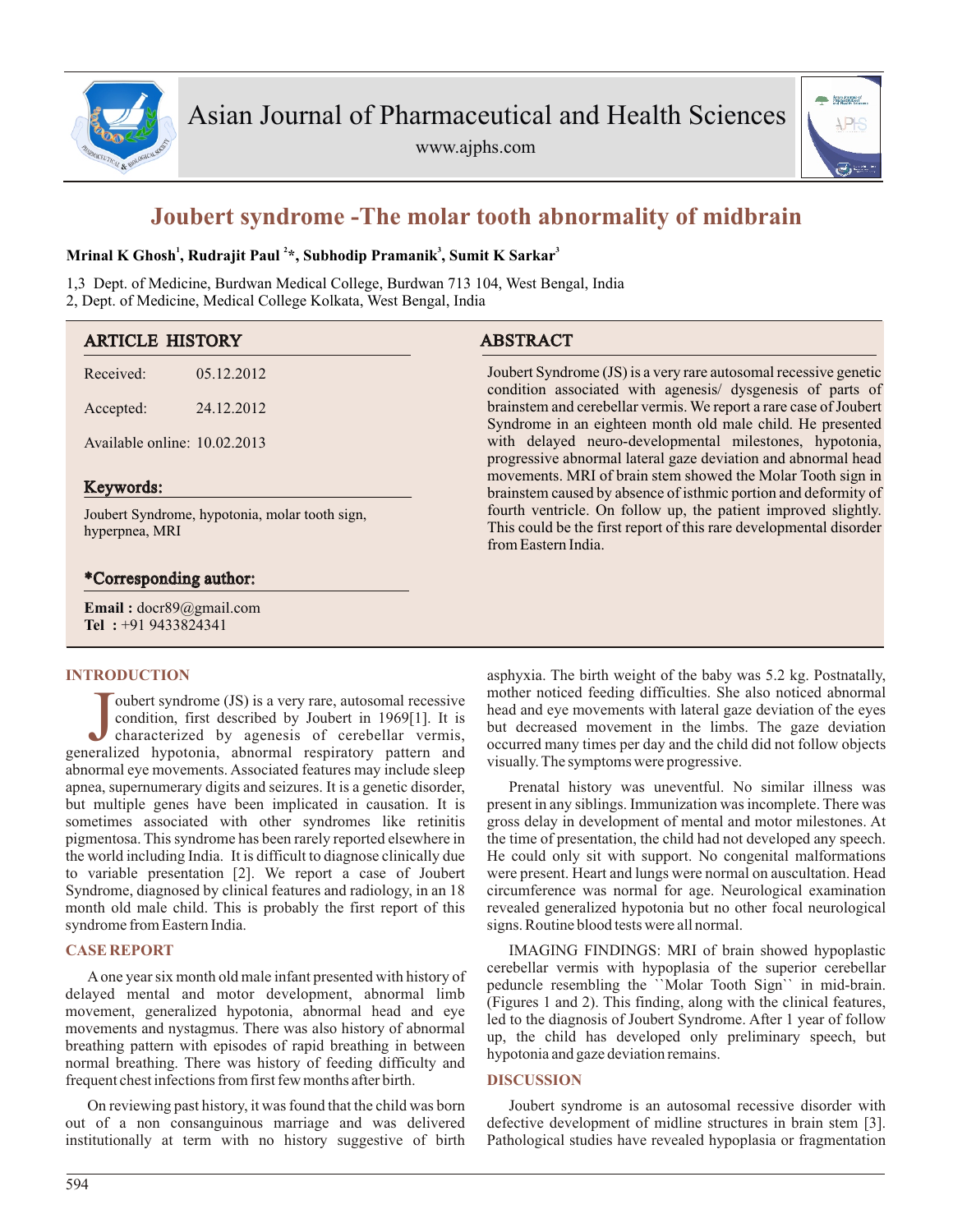**Table 1:** Table showing the different causes of molar tooth sign

| Syndrome/condition       | Clinical features                          | Genetic defect |
|--------------------------|--------------------------------------------|----------------|
| COACH syndrome $^{[7]}$  | Cerebellar vermis hypoplasia/aplasia,      | Not known      |
|                          | Oligophrenia, Ataxia, Coloboma, and        |                |
|                          | Hepatic fibrosis                           |                |
| Varadi Papp              | Metacarpal abnormalities with central      | $EN-1$         |
| Syndrome <sup>[8]</sup>  | polydactyly and cerebellar malformations,  |                |
|                          | mainly vermis aplasia/hypoplasia. renal    |                |
|                          | agenesis or dysplasia, highly arched/cleft |                |
|                          | palate, tongue clefts, tongue nodules,     |                |
|                          | hyperplastic frenula, cleft lip, and broad |                |
|                          | nasal tip.                                 |                |
| Senior loken             | Nephronopthisis, retinitis pigmentosa,     | NPHP-1         |
| syndrome <sup>[9]</sup>  | oculomotor apraxia, cranio ectodermal      |                |
|                          | dysplasia                                  |                |
| Dekaban Arima            | Cerebellar Vermis Hypoplasia with Leber    | <b>CEP290</b>  |
| Syndrome <sup>[10]</sup> | Amaurosis and multicystic kidneys          |                |



**Figure 1:** AXIAL T1 MRI image showing vermis hypoplasia and slimming of isthmus in brain stem



**Figure 2:** AXIAL T2 MRI image showing molar tooth sign in brain stem with deformity of 4th ventricle